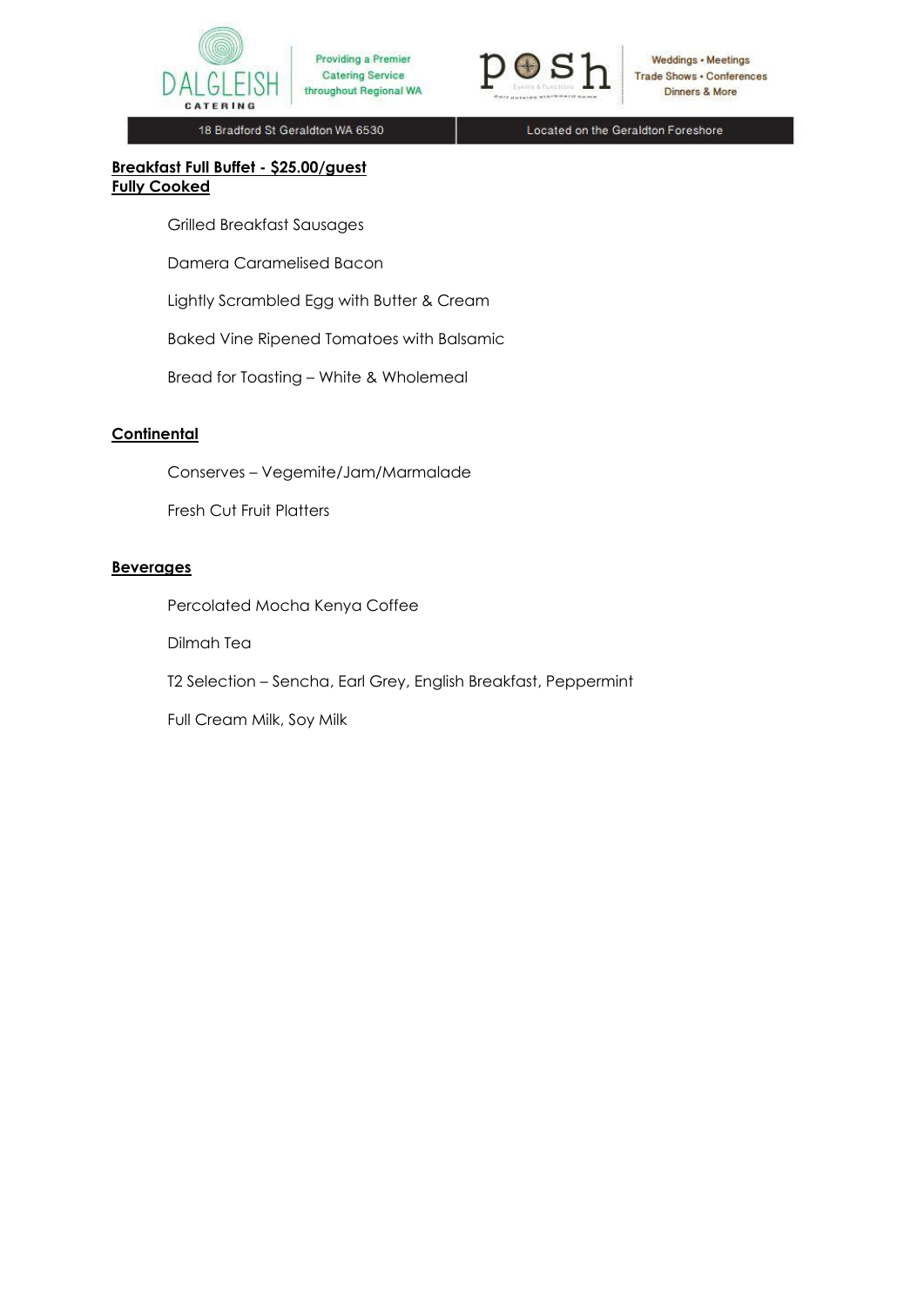

Providing a Premier **Catering Service** throughout Regional WA



Weddings • Meetings Trade Shows . Conferences Dinners & More

18 Bradford St Geraldton WA 6530

Located on the Geraldton Foreshore

#### **Breakfast Full Buffet - \$29.50/guest Fully Cooked**

Grilled Breakfast Sausages

Damera Caramelised Bacon

Lightly Scrambled Egg with Butter & Cream

Baked Vine Ripened Tomatoes with Balsamic

Bread for Toasting – White & Wholemeal

# **Continental**

Cereal Selection – Just Right, Nutri Grain & Cornflakes

Fruit Compote – Apricot/Pears/Peaches

Fruit Yoghurt

Conserves – Vegemite/Jam/Marmalade

Fresh Cut Fruit Platters

# **Beverages**

Percolated Mocha Kenya Coffee

Dilmah Tea

T2 Selection – Sencha, Earl Grey, English Breakfast, Peppermint

Full Cream Milk, Soy Milk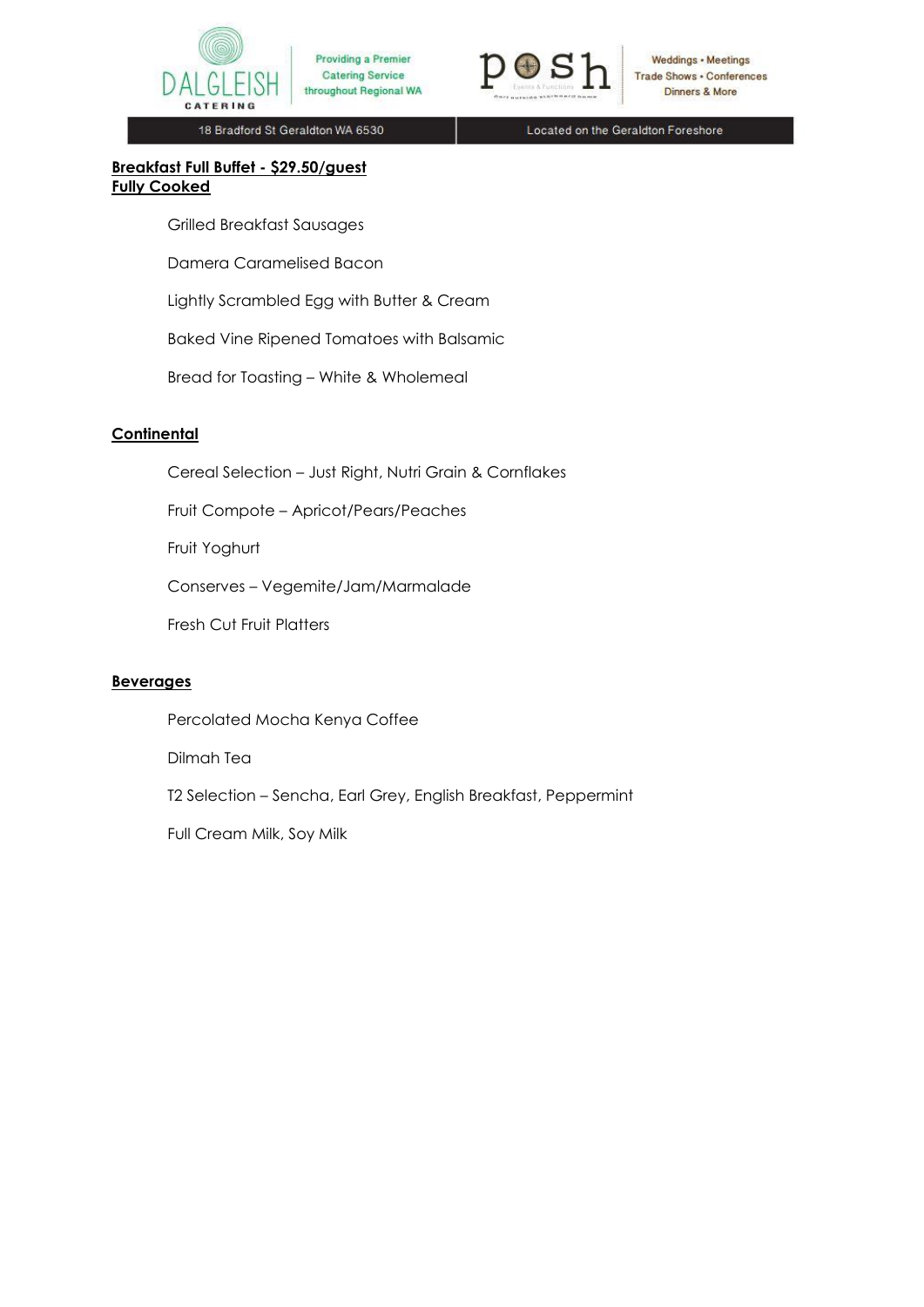



18 Bradford St Geraldton WA 6530

Located on the Geraldton Foreshore

## **Breakfast Continental Buffet - \$22.00/guest Continental**

Shaved Leg Ham, Sliced Edam, Basil Infused Sliced Romas & Sour Dough

Cereal Selection – Just Right, Nutri Grain & Cornflakes

Fruit Compote – Apricot/Pears/Peaches

Fruit Yoghurt

Bread for Toasting – White & Wholemeal

Conserves – Vegemite/Jam/Marmalade

Fresh Cut Fruit Platters

Blueberry Muffins

# **Beverages**

Percolated Mocha Kenya Coffee

Dilmah Tea

T2 Selection – Sencha, Earl Grey, English Breakfast, Peppermint

Full Cream Milk, Soy Milk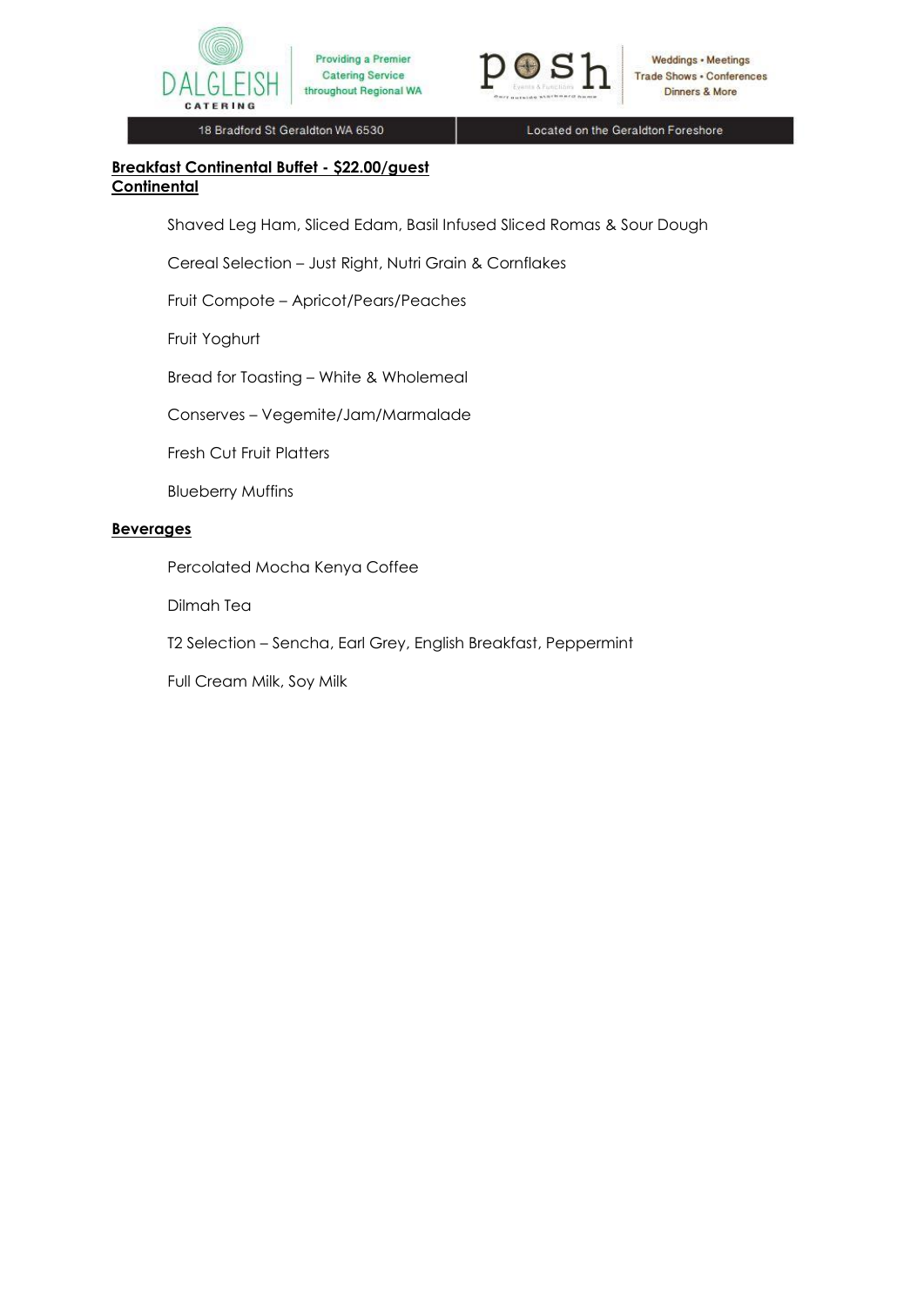



Weddings • Meetings Trade Shows . Conferences Dinners & More

18 Bradford St Geraldton WA 6530

Located on the Geraldton Foreshore

### **Plated – Full Cooked Breakfast - \$26.50/guest Fully Cooked**

Grilled Breakfast Sausages

Damera Caramelised Bacon

Lightly Scrambled Egg with Butter & Cream

Baked Vine Ripened Tomatoes with Balsamic

Toast with Butter

#### **Share Platters Per Table**

Fresh Cut Fruit Platters

# **Beverages – Buffet**

Percolated Mocha Kenya Coffee Dilmah Tea T2 Selection – Sencha, Earl Grey, English Breakfast, Peppermint Full Cream Milk, Soy Milk Orange Juice